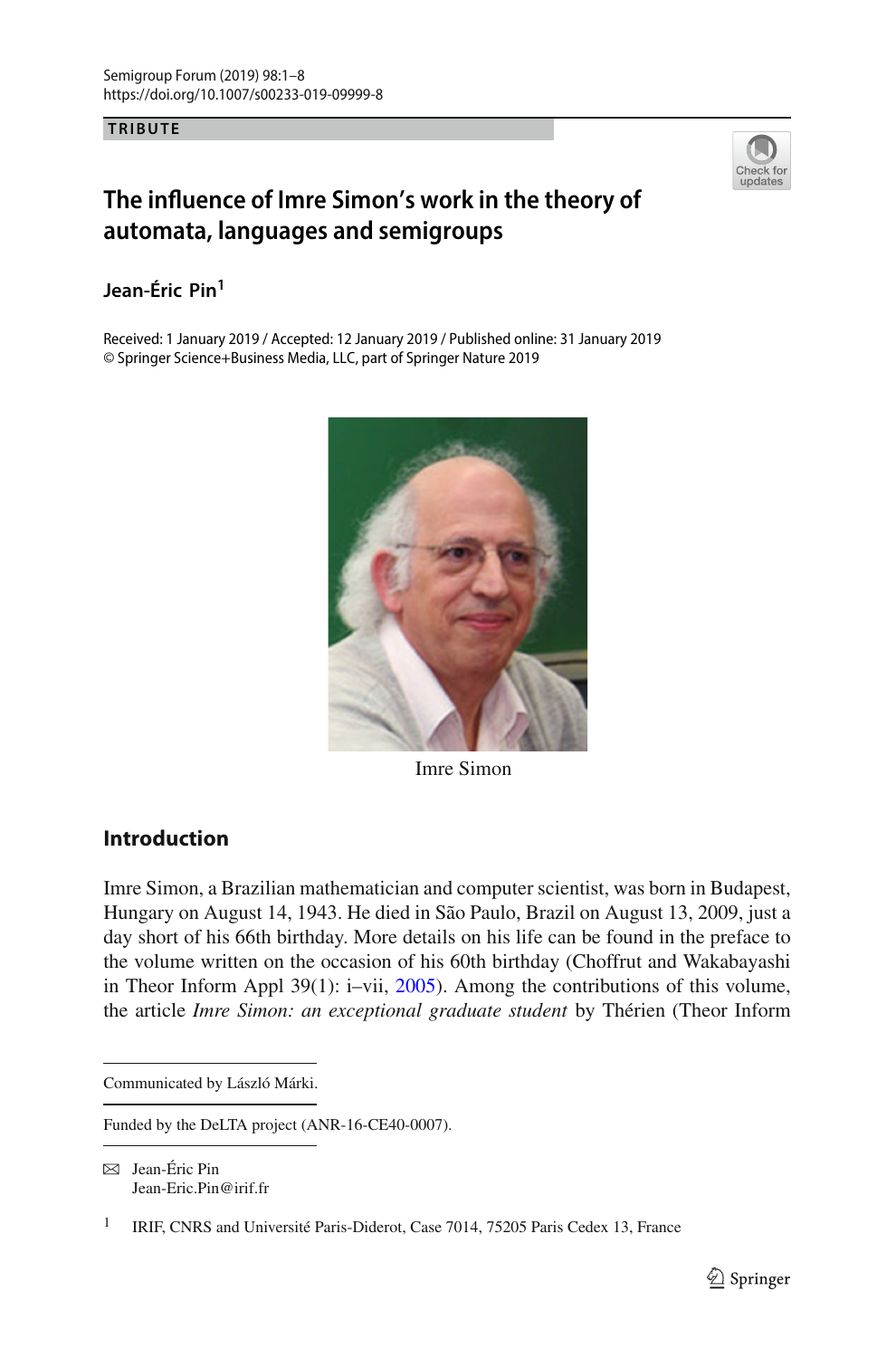Appl 39(1):297–304, [2005\)](#page-7-0) deserves special mention. The purpose of this tribute is to review three major results due to Simon that had a considerable influence on the development of automata and semigroup theory.

#### **1** *J* **-trivial monoids and their languages**

Let *A* be a finite alphabet. A language of *A*∗ is *piecewise testable* if it is a Boolean combination of languages of the form  $A^*a_1A^*a_2 \cdots A^*a_kA^*$ , where  $a_1, \ldots, a_k$  are letters. In 1972, Simon obtained an elegant characterization of these languages. Recall that a monoid is  $\mathcal{J}$ -*trivial* if each of its  $\mathcal{J}$ -classes is a singleton.

<span id="page-1-0"></span>**Theorem 1.1** (Simon [\[47](#page-7-1)[,48](#page-7-2)])*. A language is piecewise testable if and only if its syntactic monoid is finite and J -trivial.*

This result inspired a lot of subsequent research and a number of alternative proofs have been proposed  $[1,2,23,25,28,29,60,63]$  $[1,2,23,25,28,29,60,63]$  $[1,2,23,25,28,29,60,63]$  $[1,2,23,25,28,29,60,63]$  $[1,2,23,25,28,29,60,63]$  $[1,2,23,25,28,29,60,63]$  $[1,2,23,25,28,29,60,63]$  $[1,2,23,25,28,29,60,63]$ , not to mention unpublished ones. It was proved seven years after Schützenberger's characterization of star-free languages in terms of aperiodic monoids [\[45\]](#page-7-5) and these two results, together with Theorem [2.1](#page-3-0) below, inspired Eilenberg's varieties theorem [\[16\]](#page-5-3).

Theorem [1.1](#page-1-0) is a key step in the study of concatenation hierarchies initiated by Cohen and Brzozowski [\[11\]](#page-5-4). A detailed account of the numerous developments on this topic, including connections with automata, languages and finite model theory can be found in the survey [\[39](#page-6-4)]. For this reason, I will omit this important topic and rather focus on some consequences in semigroup theory. For each integer  $n > 0$ , three monoids,  $\mathcal{C}_n$ ,  $\mathcal{R}_n$  and  $\mathcal{U}_n$  will serve us as examples of  $\mathcal{J}$ -trivial monoids.

The monoid  $C_n$  consists of all order preserving and extensive functions from  $\{1,\ldots,n\}$  to itself. Recall that a transformation *a* on  $\{1,\ldots,n\}$  is *order preserving* if  $p \leq q$  implies  $p \cdot a \leq q \cdot a$  and *extensive* if for all  $p, p \leq p \cdot a$ .

Let  $\mathcal{R}_n$  denote the monoid of all reflexive relations on  $\{1,\ldots,n\}$ . It is convenient to consider  $\mathcal{R}_n$  as the monoid of Boolean matrices of size  $n \times n$  having only entries 1 on the diagonal. For example

$$
\mathcal{R}_2 = \left\{ \begin{pmatrix} 1 & 0 \\ 0 & 1 \end{pmatrix}, \begin{pmatrix} 1 & 1 \\ 0 & 1 \end{pmatrix}, \begin{pmatrix} 1 & 0 \\ 1 & 1 \end{pmatrix}, \begin{pmatrix} 1 & 1 \\ 1 & 1 \end{pmatrix} \right\}
$$

Finally,  $U_n$  is the submonoid of  $\mathcal{R}_n$  consisting of the upper triangular matrices of  $\mathcal{C}_n$ . The matrices of  $U_n$  are called *unitriangular*. For example,

$$
\mathcal{U}_3 = \left\{ \begin{pmatrix} 1 & \varepsilon_1 & \varepsilon_2 \\ 0 & 1 & \varepsilon_3 \\ 0 & 0 & 1 \end{pmatrix} \mid \varepsilon_1, \varepsilon_2, \varepsilon_3 \in \{0, 1\} \right\}
$$

Recall that a monoid *M divides* a monoid *N* if *M* is a quotient of a submonoid of *N*. It is relatively easy to prove the equivalence of Theorems [1.1](#page-1-0) and the following result of Straubing [\[61](#page-7-6)], but proving one of them is much more difficult.

**Theorem 1.2** *For each n* > 0*, the monoids*  $C_n$ *,*  $R_n$  *and*  $U_n$  *are J*-trivial. Moreover, *for a finite monoid M, the following conditions are equivalent:*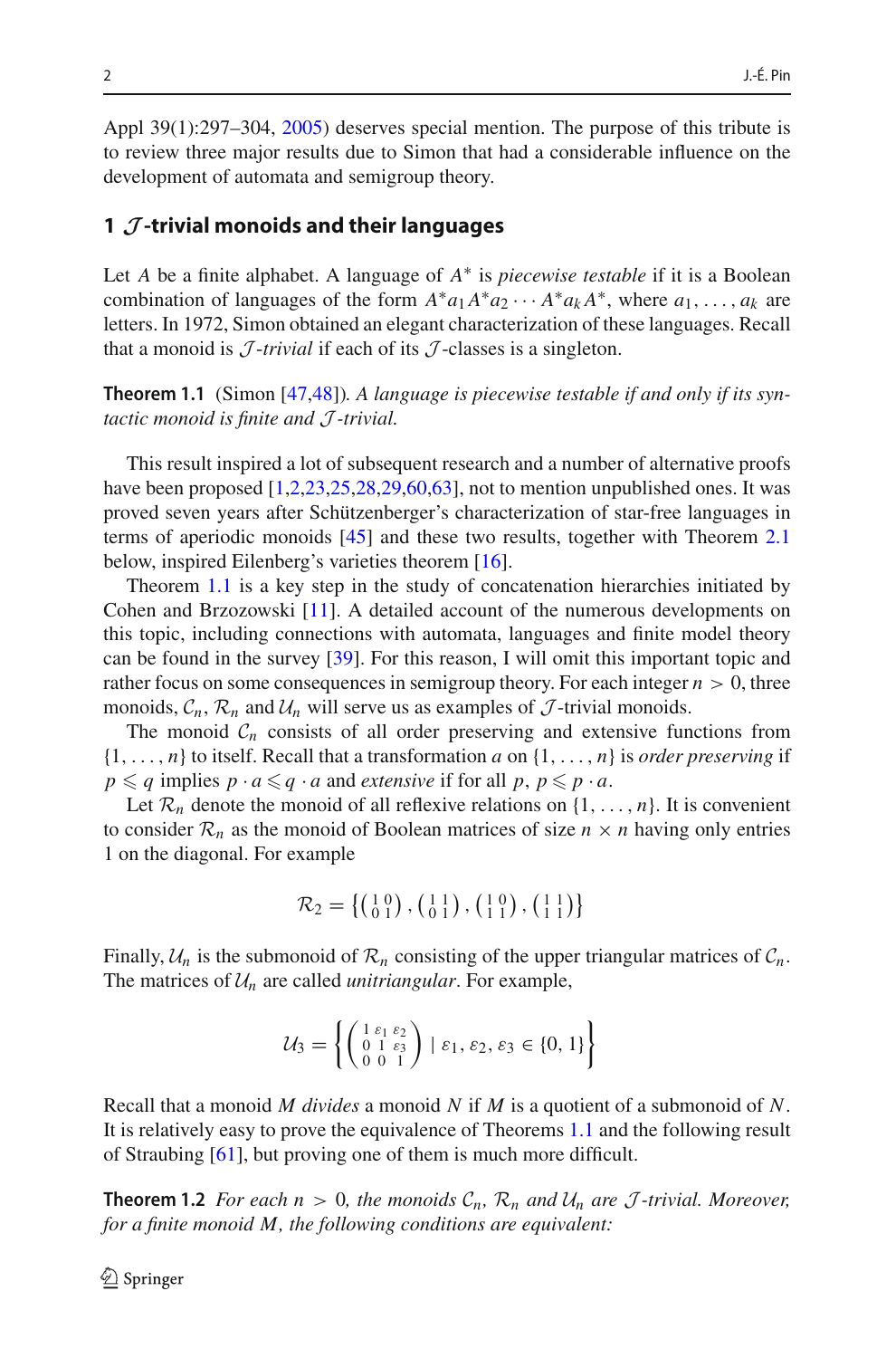- $(1)$  *M* is  $\mathcal{I}$ -trivial,
- (2) *there exists an integer*  $n > 0$  *such that M divides*  $C_n$ ,
- (3) *there exists an integer n* > 0 *such that M divides*  $\mathcal{R}_n$ *,*
- (4) *there exists an integer n* > 0 *such that M divides*  $U_n$ *.*

Almeida obtained another proof of Theorem [1.1](#page-1-0) as a byproduct of his complete description of the free profinite  $J$ -trivial monoid [\[1\]](#page-5-1). He proved in particular that the free profinite  $\mathcal{J}$ -trivial monoid on an *n*-letter alphabet is countable and contains  $2^n$ idempotents.

Another important consequence of Theorem [1.1](#page-1-0) relates  $J$ -trivial monoids to ordered monoids. It was first stated and proved by Straubing and Thérien [\[63\]](#page-7-4). An *ordered monoid* is a monoid equipped with a partial order  $\leq$  compatible with the product:  $x \leq y$  implies  $xz \leq yz$  and  $zx \leq zy$ .

<span id="page-2-0"></span>**Theorem 1.3** *A finite monoid isJ -trivial if and only if it is a quotient of a finite ordered monoid satisfying the identity*  $1 \leqslant x$ .

Again, it is not very difficult to establish the equivalence of Theorems [1.1](#page-1-0) and [1.3.](#page-2-0) But Straubing and Thérien gave a direct proof of Theorem [1.3](#page-2-0) based on the ideal structure of the monoid and a suitable semigroup expansion. Another proof of Theorem [1.3](#page-2-0) proposed in [\[23\]](#page-6-0) makes use of factorisation trees, a notion inspired by Imre Simon's factorisation forests described in Sect. [3.](#page-3-1)

Theorem [1.3,](#page-2-0) far from being an isolated result, is actually the prototype of similar covering theorems involving ordered monoids. Recall that a *block group* is a monoid in which every regular  $R$ -class and  $L$ -class contains a unique idempotent. Many equivalent definitions can be found for instance in [\[38](#page-6-5)]. The following result was first stated in [\[42](#page-6-6), Corollary 9.7], but is a consequence of a series of some deep results obtained in the eighties [\[4](#page-5-5)[,5](#page-5-6)[,21](#page-6-7)[,22](#page-6-8)[,24](#page-6-9)[,30\]](#page-6-10). See [\[38](#page-6-5)] for a survey and related results.

**Theorem 1.4** *Every finite block group monoid is the quotient of a finite ordered monoid satisfying the identity*  $1 \leq x^{\omega}$ *.* 

This result can be relativised to monoids with commuting idempotents but, even in this case, it is a challenging open problem to find a direct proof of this result using the techniques proposed in [\[63](#page-7-4)] or in [\[23](#page-6-0)].

Simon's original proof [\[48](#page-7-2)] relied on the combinatorial study of subwords, one of his favourite topics [\[58](#page-7-7)]. He also used the related *shuffle operation* to solve with Ésik an open problem in language theory [\[17\]](#page-5-7). Subwords were later used to describe languages whose syntactic monoids are *p*-groups [\[16](#page-5-3), p. 238]. Another elegant proof of Theorem [1.1](#page-1-0) via combinatorics on words was proposed by Klíma [\[28](#page-6-2)] and is probably the shortest proof known to date.

The combinatorial study of subwords was initiated by Chen, Fox and Lyndon [\[9\]](#page-5-8) in a different context. See the survey chapter [\[33](#page-6-11), Chapter 6] written by Sakarovitch and Simon, and [\[43\]](#page-6-12) for applications to Lie algebras.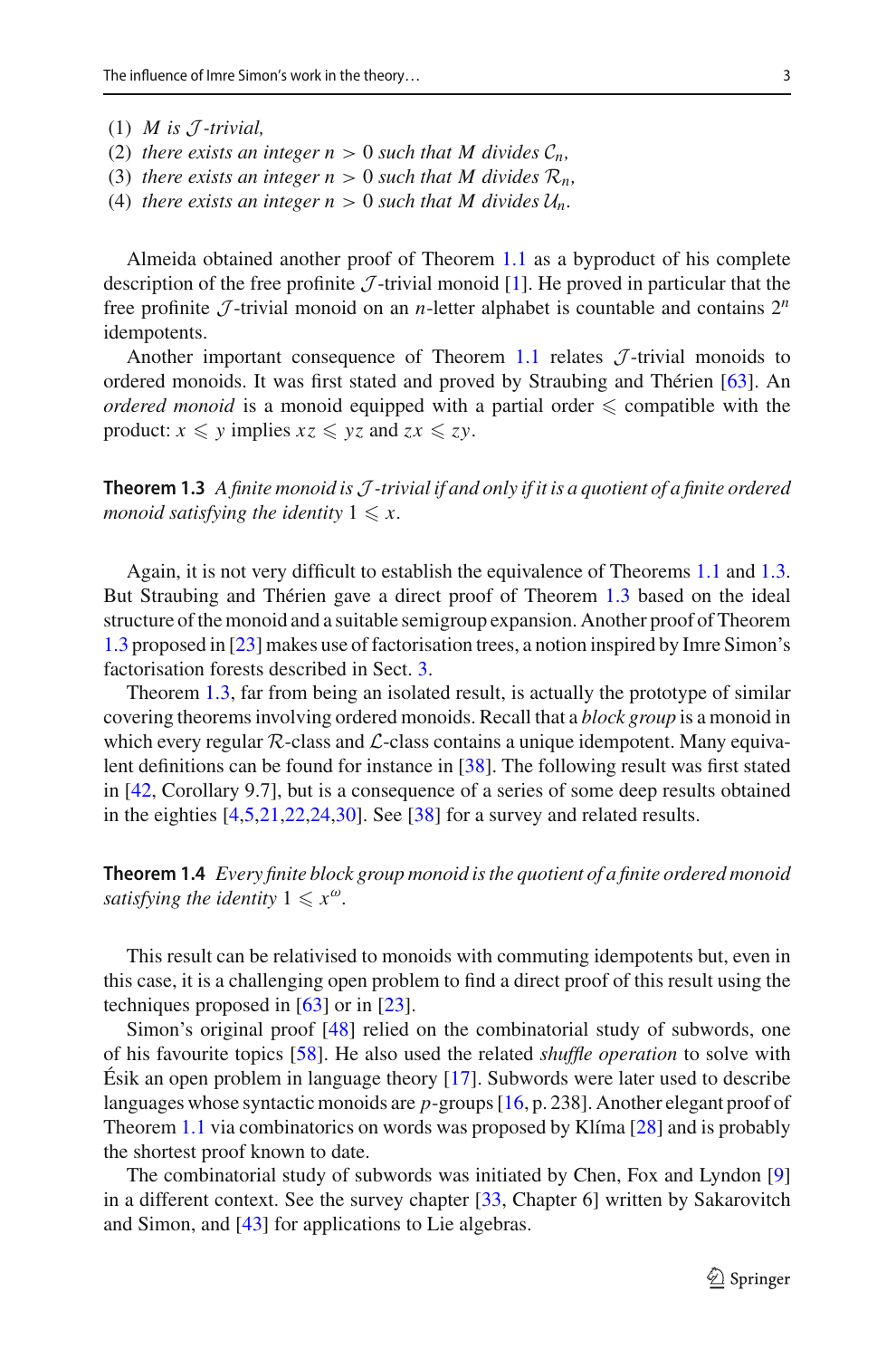#### **2 Locally trivial semigroups and graph congruences**

A semigroup *S* is said to be *locally trivial* if, for every idempotent *e* of *S*,  $eSe = e$ . Similarly, a semigroup *S* is said to be *locally idempotent and commutative* if, for every idempotent *e* of *S*, the monoid *eSe* is idempotent and commutative, i.e. a semilattice.

Locally trivial semigroups form a variety of finite semigroups, denoted **LI**. If **V** is a variety of finite monoids, let **V**∗**LI** be the variety generated by all semidirect products of monoids in **V** with semigroups in **LI**.

A language of *A*+ is*locally testable* if it is a Boolean combination of sets of the form  $u A^*$ ,  $A^* v$  or  $A^* w A^*$  where *u*,  $v, w \in A^+$ . It it relatively easy to prove that a language is locally testable if and only if its syntactic semigroup belongs to the variety **SL** ∗ **LI** where **SL** is the variety of finite semilattices. Quoting Eilenberg [\[16,](#page-5-3) p. 222], this is not regarded as a satisfactory solution as it is not clear how to decide membership in this variety. A much better answer was given independently by Brzozowski and Simon [\[8](#page-5-9)] and by McNaughton [\[36\]](#page-6-13), who proved the following result:

<span id="page-3-0"></span>**Theorem 2.1** *A language is locally testable if and only if its syntactic semigroup is locally idempotent and commutative.*

In terms of semigroups, a finite semigroup belongs to **SL** ∗ **LI** if and only if it is locally idempotent and commutative. The proof relies on a result on graph congruences first detailed in Simon's Ph.D. thesis [\[47\]](#page-7-1). Given a finite graph *G*, a *path congruence* is an equivalence relation on the set of paths of *G* such that:

- (1) any two equivalent paths are *coterminal* (i.e. have the same origin and the same end),
- (2) if *p* and *q* are equivalent paths, and if *r*, *p* and *s* are consecutive paths, then *rps* is equivalent to *rqs*.

<span id="page-3-2"></span>**Theorem 2.2** (Simon [\[47\]](#page-7-1)) *Let* ∼ *be a path congruence such that, for every pair of loops p, q around the same state,*  $p^2 \sim p$  *and pq*  $\sim qp$ *. Then two coterminal paths using the same sets of edges are equivalent.*

Theorem [2.2](#page-3-2) initiated the graph congruence techniques later developed in a series of subsequent papers by Knast [\[30\]](#page-6-10), Thérien [\[64\]](#page-7-8), Thérien-Weiss [\[66](#page-7-9)], Straubing [\[62](#page-7-10)], Jones and Szendrei [\[26\]](#page-6-14), Jones and Trotter [\[27\]](#page-6-15), Almeida [\[3\]](#page-5-10), Pin, Pinguet and Weil [\[41](#page-6-16)], Steinberg [\[59](#page-7-11)], etc.

Straubing [\[62](#page-7-10)] generalized Theorems [2.1](#page-3-0) and [2.2](#page-3-2) to describe membership in **V**∗**LI** in terms of graph congruences. The modern formulation in terms of categories is due to Tilson [\[67\]](#page-7-12) (see also [\[44](#page-6-17), p. 279, Theorem 4.8.9]).

Theorem [2.2](#page-3-2) is also one of the key ingredients for the algebraic proof of McNaughton's theorem on the equivalence between non deterministic Büchi automata and deterministic Muller automata over infinite words [\[32](#page-6-18)].

#### <span id="page-3-1"></span>**3 Factorization forests**

Ramsey's Theorem is frequently used in combinatorics on words to establish the existence of unavoidable regularities in very long words [\[33](#page-6-11), Chapter 4]. Simon's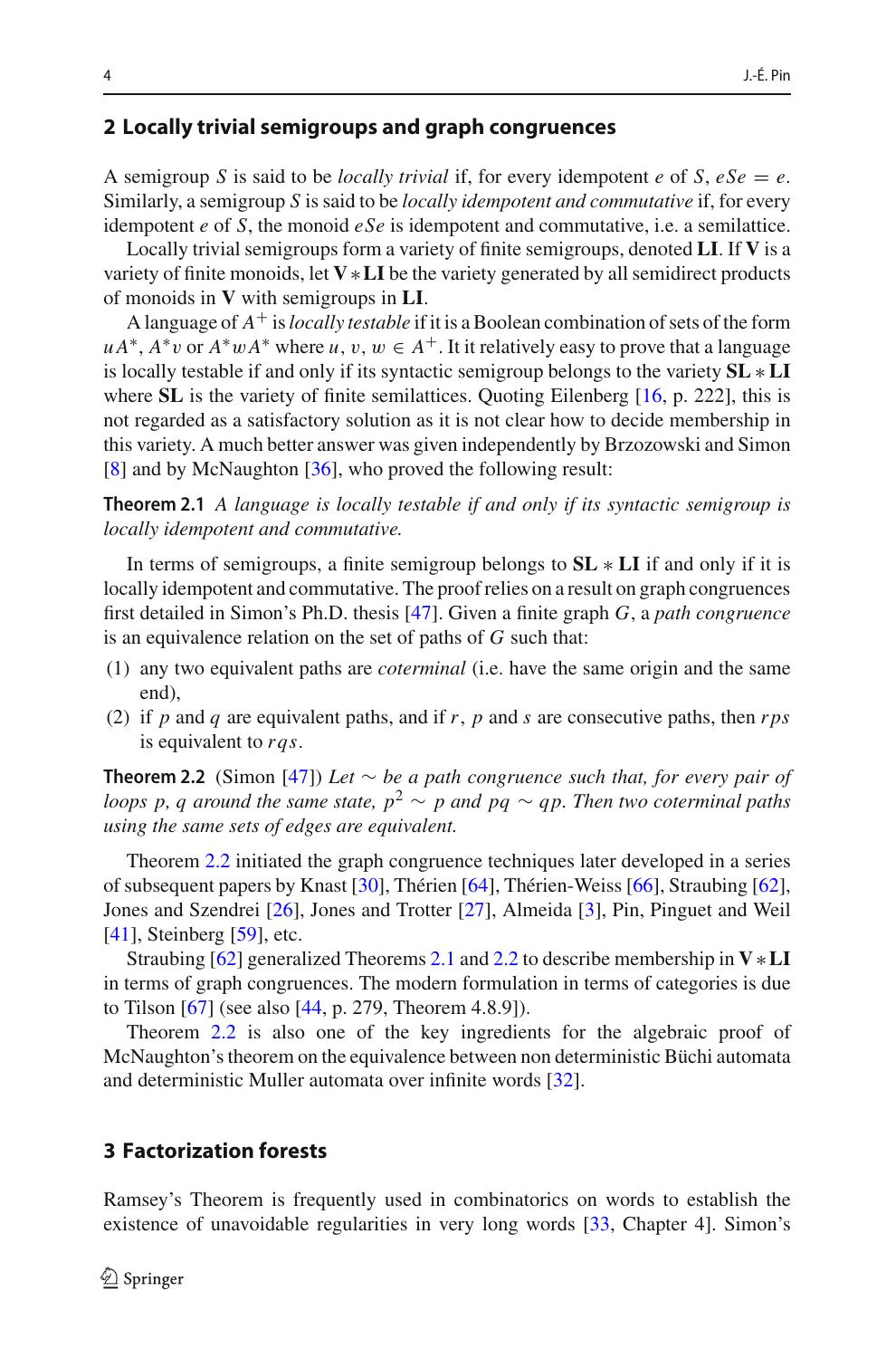factorisation forest theorem is a nested variant of this result. It has become over the years an essential tool in the theory of finite semigroups.

A *factorisation forest* is a function *d* that associates to every word *x* of length  $\geq 2$  a factorisation  $d(x) = (x_1, \ldots, x_n)$  of *x* with  $n \ge 2$  such that  $x_1, \ldots, x_n$  are nonempty words. The integer *n* is the *degree* of the factorisation.

Let *S* be a finite semigroup and let  $\varphi : A^+ \to S$  be a morphism. A *factorisation forest d* is  $\varphi$ -*Ramseyan* if, for every word *x* of length  $\geq 2$ ,  $d(x)$  is either of degree 2 or there exists an idempotent *e* of *S* such that  $d(x) = (x_1, \ldots, x_n)$  and  $\varphi(x_1) = \varphi(x_2) =$  $\ldots = \varphi(x_n) = e \text{ for } 1 \leq i \leq n.$ 

Simon first stated his factorisation forest theorem in the technical report [\[50](#page-7-13)], which was subsequently published in [\[52](#page-7-14)[,53](#page-7-15)]. He later gave a different proof in [\[55\]](#page-7-16).

**Theorem 3.1** (Simon [\[50](#page-7-13)]) Let  $\varphi : A^+ \to S$  be a morphism onto a finite semigroup. Then there exists a factorisation forest of height  $\leqslant 9|S|$  which is  $\varphi$ -Ramseyan.

The bound  $9|S|$  was subsequently improved to  $3|S|$  in [\[13](#page-5-11)] and to the optimal bound 3|*S*|−1 in [\[31\]](#page-6-19). Simon was led to his factorisation forest theorem in connection with his research on three topics: Brown's theorem on locally finite semigroups, the limitedness problem for the tropical semiring [\[34](#page-6-20)[,49](#page-7-17)[,51](#page-7-18)[,56\]](#page-7-19) and the star-height problem. Despite their importance, I will not develop further these topics, which are already covered in the historical survey [\[40](#page-6-21)].

The term *tropical* was given in honour of Imre Simon, who gave credit to Christian Choffrut in [\[51\]](#page-7-18), but further investigation among the members of the French school suggests that the term was originally coined by Schützenberger. The term has become standard since the success of *tropical geometry*.

Simon's factorisation forest theorem has been extended by Colcombet to infinite words [\[13](#page-5-11)] and to trees [\[12](#page-5-12)]. It is also crucial in the characterization of polynomial languages [\[42](#page-6-6)]. Bojanczyck [\[6\]](#page-5-13) wrote a survey of applications of factorisation forests to fast string algorithms and transducers. There are aspects of Simon's work that remain to be explored. For instance, very recently an unambiguous version of the Factorization Theorem has been announced in [\[15](#page-5-14)[,18\]](#page-5-15).

The reader is referred to the recent survey by Colcombet [\[14](#page-5-16)] for more information on Simon's forest factorisation theorem.

#### **4 Conclusion**

Due to space constraints, several areas studied by Imre Simon had to be omitted, notably nondeterministic complexity of finite automata [\[54\]](#page-7-20), compression and entropy [\[20](#page-6-22)], string matching algorithms [\[57](#page-7-21)]. However, I would like to briefly mention Simon's research on the Burnside problem for semigroups. Simon's contribution to this question is reported in the survey [\[37\]](#page-6-23) coauthored with do Lago.

The general problem concerns the free Burnside monoid satisfying  $x^n = x^{n+m}$ , but the results of Green and Rees [\[19](#page-5-17)] and McLean [\[35](#page-6-24)] essentially reduce the problem for  $n = 1$  to the case  $n = 0$ , that is, the Burnside problem for groups. Simon addressed in 1970 what he thought to be the easiest remaining case: the free Burnside monoid satisfying  $x^2 = x^3$ . Unfortunately for him, it turns out to be the hardest case, which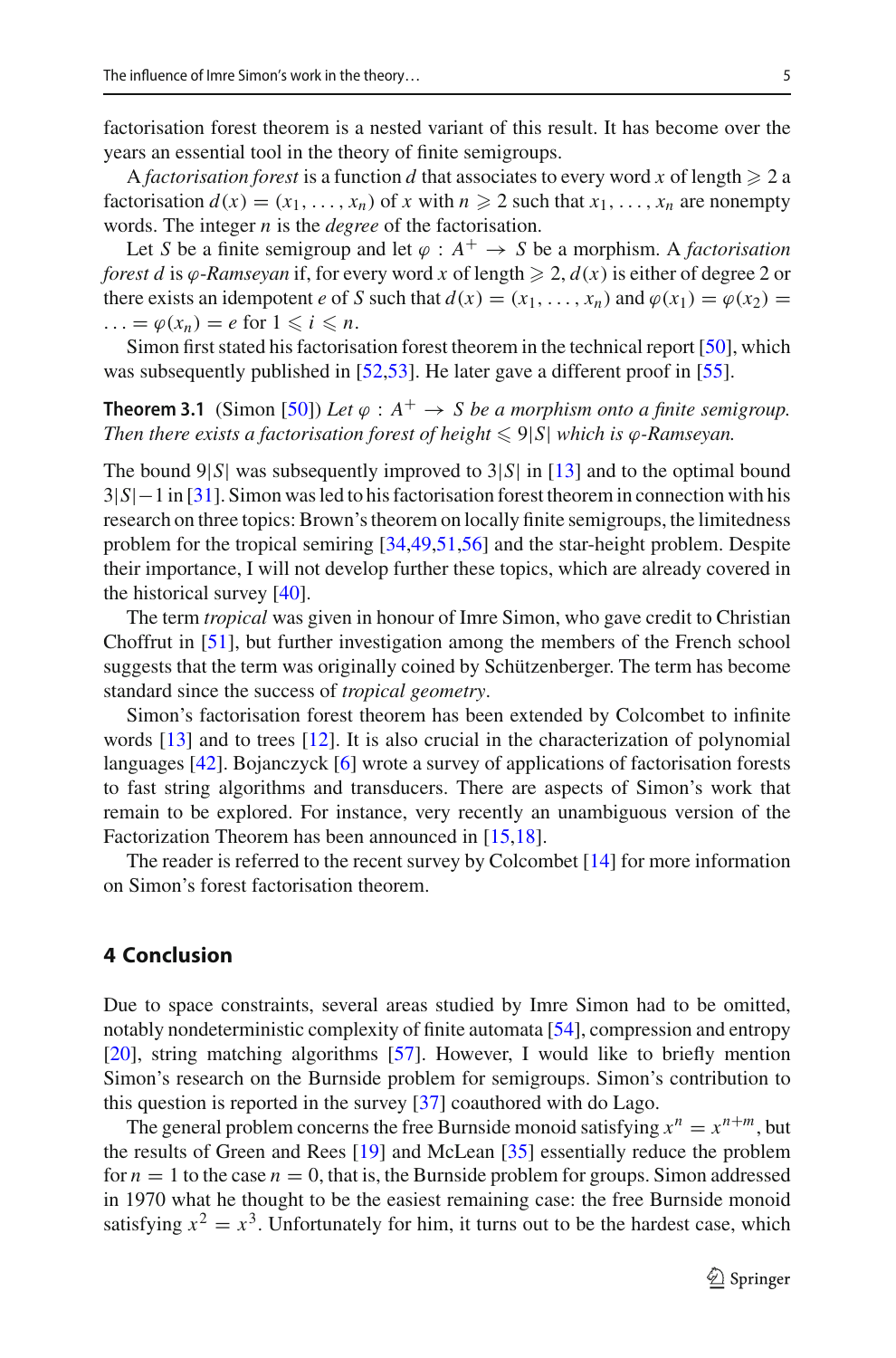is not yet completely understood. Simon rediscovered the fact that this monoid was infinite, a result previously obtained by Brzozowski et al. [\[7\]](#page-5-18), but also extended some properties of the free bands to the free Burnside monoids. He never published his results [\[46](#page-7-22)], but later passed the problem on to his best student, Alair Pereira do Lago, who obtained the beautiful results reported in the surveys [\[37\]](#page-6-23) and [\[40,](#page-6-21) Section 6].

Imre Simon's work had a tremendous impact on subsequent research and considerable influence in semigroup theory, automata, formal languages, combinatorics on words and finite model theory. Ten years after his death, his work is still at the heart of current research.

**Acknowledgements** I would like to thank László Márki and Norman Reilly for their help during the preparation of this article.

### **References**

- <span id="page-5-1"></span>1. Almeida, J.: Implicit operations on finite *J* -trivial semigroups and a conjecture of I. Simon. J. Pure Appl. Algebra **69**(3), 205–218 (1991)
- <span id="page-5-2"></span>2. Almeida, J.: Finite Semigroups and Universal Algebra. Series in Algebra, vol. 3. World Scientific, Singapore (1994)
- <span id="page-5-10"></span>3. Almeida, J.: A syntactical proof of locality of DA. Int. J. Algebra Comput. **6**(2), 165–177 (1996)
- <span id="page-5-5"></span>4. Ash, C.J.: Finite semigroups with commuting idempotents. J. Aust. Math. Soc. Ser. A **43**(1), 81–90 (1987)
- <span id="page-5-6"></span>5. Ash, C.J.: Inevitable graphs: a proof of the type II conjecture and some related decision procedures. Int. J. Algebra Comput. **1**(1), 127–146 (1991)
- <span id="page-5-13"></span>6. Bojańczyk, M.A: Factorization forests, in developments in language theory. In: Diekert, V., Nowotka, D. (eds.) Proceedings of 13th International Conference, DLT 2009, Lecture Notes in Computer Science, vol. 5583 , pp. 1–17. Springer, Berlin (2009)
- <span id="page-5-18"></span>7. Brzozowski, J.A., Culík II, K., Gabrielian, A.: Classification of noncounting events. J. Comput. Syst. ˇ Sci. **5**, 41–53 (1971)
- <span id="page-5-9"></span>8. Brzozowski, J.A., Simon, I.: Characterizations of locally testable events. Discrete Math. **4**, 243–271 (1973)
- <span id="page-5-8"></span>9. Chen, K.-T., Fox, R .H., Lyndon, R .C.: Free differential calculus. IV. The quotient groups of the lower central series. Ann. Math. **68**, 81–95 (1958)
- <span id="page-5-0"></span>10. Choffrut, C., Wakabayashi, Y.: Preface [Imre Simon, the tropical computer scientist]. Theor. Inform. Appl. **39**(1), i–vii (2005)
- <span id="page-5-4"></span>11. Cohen, R.S., Brzozowski, J.A.: Dot-depth of star-free events. J. Comput. Syst. Sci. **5**(1), 1–16 (1971)
- <span id="page-5-12"></span>12. Colcombet, T.: A combinatorial theorem for trees. In: Arge, L., Cachin, C., Jurdzinski, T., Tarlecki, A. (eds.) Proceedings of 34th International Conference on Automata, Languages, and Programming (ICALP). Lecture Notes in Computer Science, vol. 4596, pp. 901–912. Springer, New York (2007)
- <span id="page-5-11"></span>13. Colcombet, T.: Factorisation forests for infinite words. In: Csuhaj-Varjú, E., Ésik, Z. (eds.) Fundamentals of Computation Theory, 16th International Symposium: FCT '07. Lecture Notes in Comput. Sci. vol. 4639, pp. 226–237. Springer, New York (2007)
- <span id="page-5-16"></span>14. Colcombet, T.: The factorisation forest theorem. In: Pin, J.-É. (ed.) Handbook of Automata Theory, vol. I: Theoretical Foundations, European Mathematical Society, Zürich (2019)
- <span id="page-5-14"></span>15. Dave, V., Gastin, P., Krishna, S.N.: Regular transducer expressions for regular transformations. In: Dawar, A., Grädel, E. (eds.) Proceedings of 33rd IEEE Symposium on Logic in Computer Science, pp. 315–324 (2018)
- <span id="page-5-3"></span>16. Eilenberg, S.: Automata, languages, and machines. Vol. B, Academic Press [Harcourt Brace Jovanovich Publishers], New York, 1976. With two chapters ("Depth decomposition theorem" and "Complexity of semigroups and morphisms") by Bret Tilson, Pure and Applied Mathematics, Vol. 59, (1976)
- <span id="page-5-7"></span>17. Ésik, Z., Simon, I.: Modeling literal morphisms by shuffle. Semigroup Forum **56**(2), 225–227 (1998)
- <span id="page-5-15"></span>18. Gastin, P., Krishna, S.N.: Unambiguous Forest Factorization, CoRR abs/1810.07285 (2018)
- <span id="page-5-17"></span>19. Green, J.A., Rees, D.: On semi-groups in which *<sup>x</sup><sup>r</sup>* <sup>=</sup> *<sup>x</sup>*. Proc. Camb. Philos. Soc. **<sup>48</sup>**, 35–40 (1952)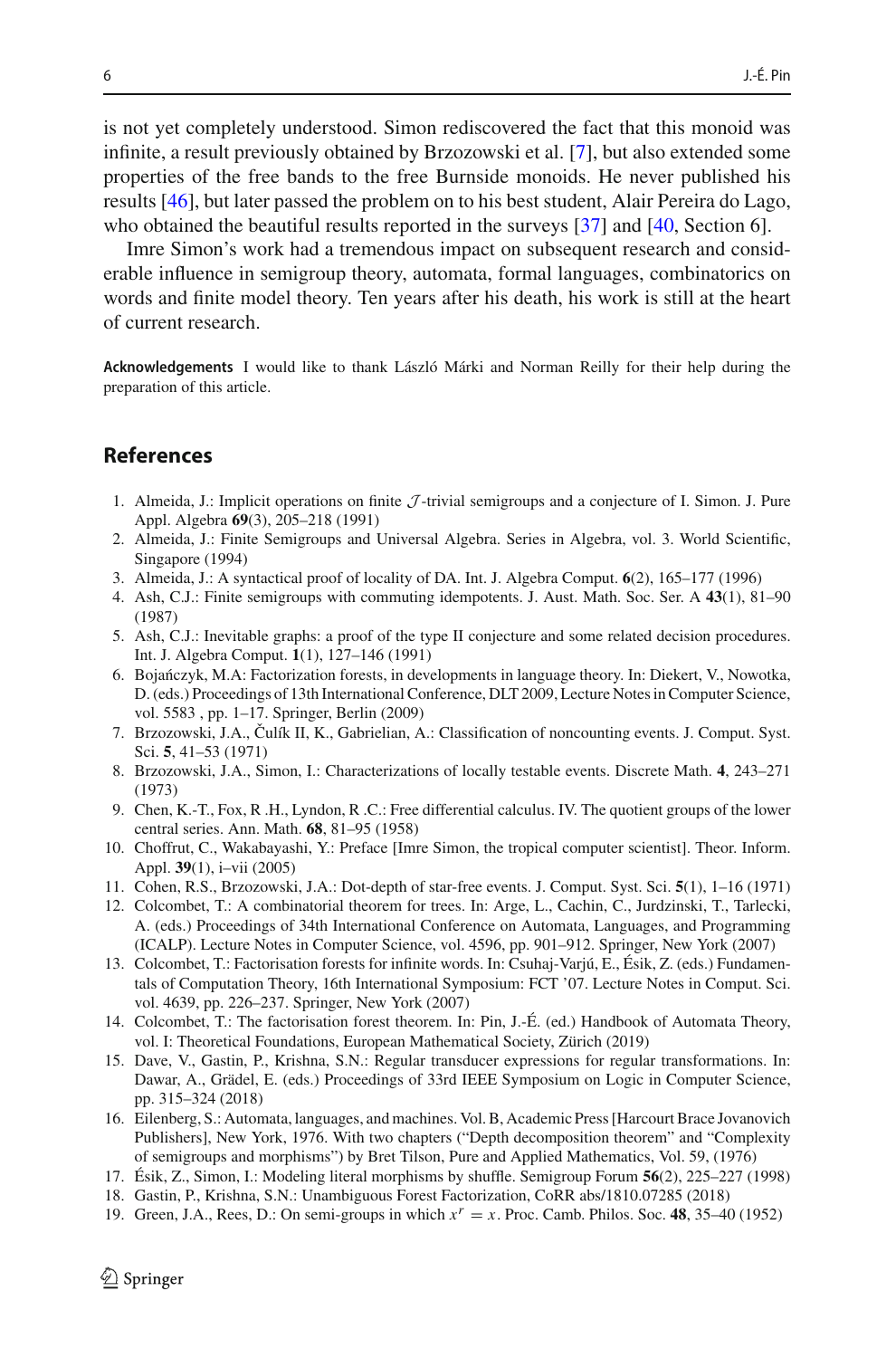- <span id="page-6-22"></span>20. Hansel, G., Perrin, D., Simon, I.: Compression and entropy. In: Finkel, A., Jantzen, M. (eds.) STACS 92, Proceedings of 9th Symposium Theoretical Aspects of Computer Science. Lecture Notes in Computer Science, vol. 577, pp. 515–528. Springer, Berlin (1992)
- <span id="page-6-7"></span>21. Henckell, K.: Blockgroups = powergroups: a consequence of Ash's proof of the Rhodes type II conjecture. In: Monash Conference on Semigroup Theory (Melbourne, 1990), pp. 117–134, World Sci. Publ., River Edge (1991)
- <span id="page-6-8"></span>22. Henckell, K., Margolis, S .W., Pin, J.-É., Rhodes, J.: Ash's type II theorem, profinite topology and Mal'cev products. I. Int. J. Algebra Comput. **1**(4), 411–436 (1991)
- <span id="page-6-0"></span>23. Henckell, K., Pin, J.-É.: Ordered monoids and *J* -trivial monoids. In: Algorithmic Problems in Groups and Semigroups (Lincoln. NE, 1998), Trends Mathematicla, pp. 121–137. Birkhäuser Boston, Boston (2000)
- <span id="page-6-9"></span>24. Henckell, K., Rhodes, J.: The theorem of Knast, the *PG* = *BG* and type-II conjectures. In: Monoids and Semigroups with Applications (Berkeley, CA, 1989), pp. 453–463. World Scientific Publication, River Edge (1991)
- <span id="page-6-1"></span>25. Higgins, P.M.: A proof of Simon's theorem on piecewise testable languages. Theoret. Comput. Sci. **178**(1–2), 257–264 (1997)
- <span id="page-6-14"></span>26. Jones, P.R., Szendrei, M.B.: Local varieties of completely regular monoids. J. Algebra **150**(1), 1–27 (1992)
- <span id="page-6-15"></span>27. Jones, P.R., Trotter, P.G.: Locality of DS and associated varieties. J. Pure Appl. Algebra **104**(3), 275– 301 (1995)
- <span id="page-6-2"></span>28. Klíma, O.: Piecewise testable languages via combinatorics on words. Discrete Math. **311**(20), 2124– 2127 (2011)
- <span id="page-6-3"></span>29. Klíma, O., Polák, L.: Alternative automata characterization of piecewise testable languages. In: Developments in Language Theory. Lecture Notes in Computer Sciecne, vol. 7907,, pp. 289–300. Springer, Heidelberg (2013)
- <span id="page-6-10"></span>30. Knast, R.: Some theorems on graph congruences. RAIRO Inform. Théor. **17**(4), 331–342 (1983)
- <span id="page-6-19"></span>31. Kufleitner,M.: The height of factorization forests. In: Ochmanski, E., Tyszkiewicz, J. (eds.) Proceedings of 33rd Symposium, Mathematical Foundations of Computer Science 2008. Lecture Notes in Computer Science, vol. 5162, pp. 443–454. Springer, Berlin (2008)
- <span id="page-6-18"></span>32. Le Saec, B., Pin, J.-É., Weil, P.: Semigroups with idempotent stabilizers and applications to automata theory. Int. J. Algebra Comput. **1**, 291–314 (1991)
- <span id="page-6-11"></span>33. Lothaire, M.: Combinatorics on Words, Encyclopedia of Mathematics and its Applications, vol. 17. Cambridge University Press, Cambridge (1983)
- <span id="page-6-20"></span>34. Mandel, A., Simon, I.: On finite semigroups of matrices. Theoret. Comput. Sci. **5**(2), 101–111, (1977/78)
- <span id="page-6-24"></span>35. McLean, D.: Idempotent semigroups. Am. Math. Mon. **61**, 110–113 (1954)
- <span id="page-6-13"></span>36. McNaughton, R.: Algebraic decision procedures for local testability. Math. Syst. Theory **8**(1), 60–76 (1974)
- <span id="page-6-23"></span>37. Pereira Do Lago, A., Simon, I.: Free Burnside semigroups. Theor. Inform. Appl. **35**(6), (2001) 579–595 (2002). A tribute to Aldo de Luca
- <span id="page-6-5"></span>38. Pin, J.-É.: *PG* = *BG*, a success story. In: Fountain, J. (ed.) Semigroups, Formal Languages and Groups (York, 1993). NATO Advanced Science Institutes Series C: Mathematical and Physical Science, vol. 466, pp. 33–47. Kluwer, Dordrecht (1995)
- <span id="page-6-4"></span>39. Pin, J.-É.: The dot-depth hierarchy, 45 years later. In: Konstantinidis, S., Moreira, N., Reis, R., Jeffrey, S. (eds.) The Role of Theory in Computer Science–Essays Dedicated to Janusz Brzozowski, pp. 177–202. Word Scientific (2017)
- <span id="page-6-21"></span>40. Pin, J.-É.: Open Problems about Regular Languages, 35 Years Later. In: Konstantinidis, S., Moreira, N., Reis, R., Jeffrey, S. (eds.) The Role of Theory in Computer Science, Essays dedicated to Janusz Brzozowski, pp. 153–176. Word Scientific (2017)
- <span id="page-6-16"></span>41. Pin, J.-É., Pinguet, A., Weil, P.: Ordered categories and ordered semigroups. Commun. Algebra **30**, 5651–5675 (2002)
- <span id="page-6-6"></span>42. Pin, J.-É., Weil, P.: Polynomial closure and unambiguous product. Theory Comput. Syst. **30**(4), 383– 422 (1997)
- <span id="page-6-12"></span>43. Reutenauer, C.: Free Lie algebras, London Mathematical Society Monographs. New Series, vol. 7. The Clarendon Press, Oxford University Press, New York (1993). Oxford Science Publications
- <span id="page-6-17"></span>44. Rhodes, J., Steinberg, B.: The *q*-theory of Finite Semigroups, Springer Monographs in Mathematics. Springer, New York (2009)